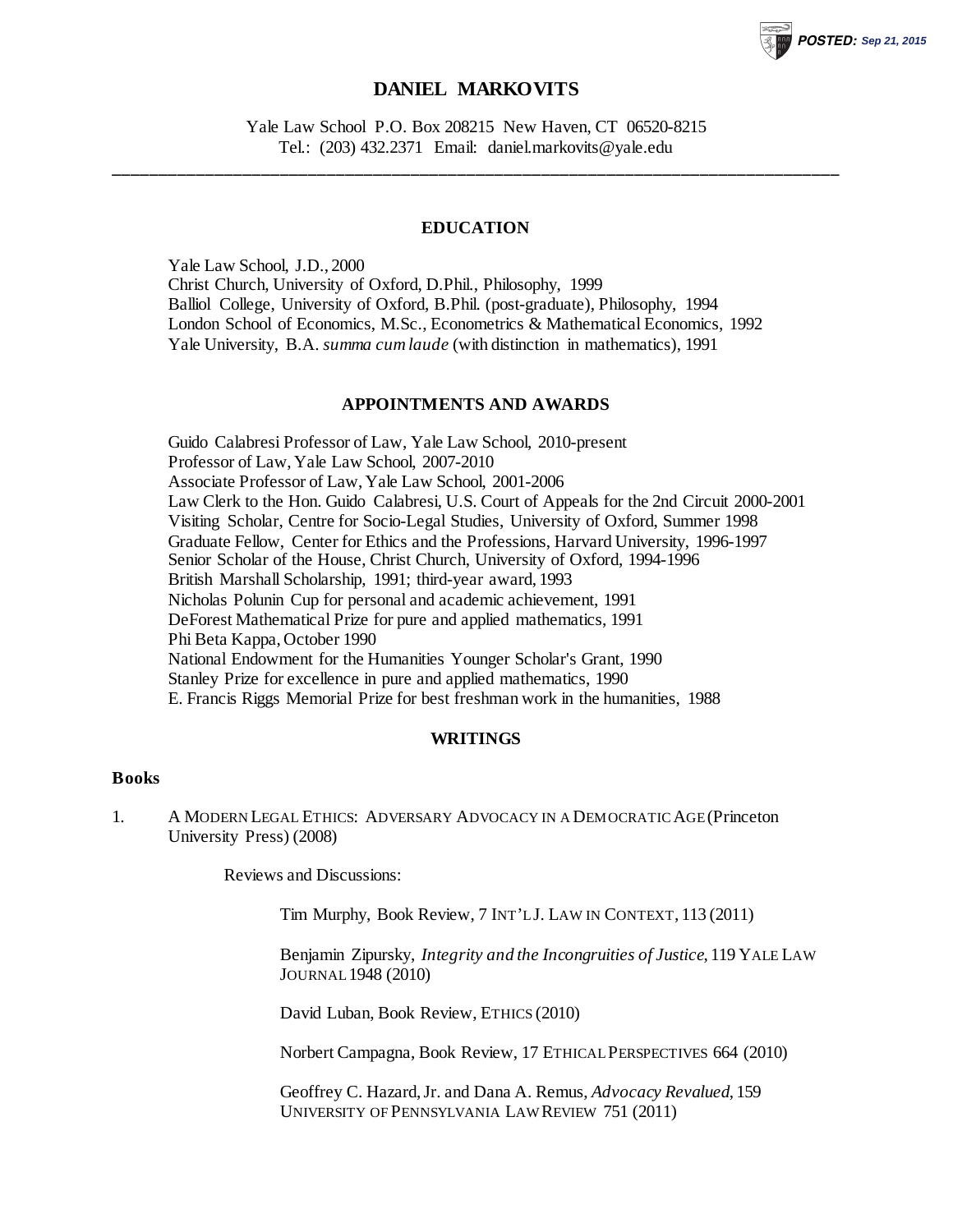William Simon, *Role Differentiation and Lawyers' Ethics: A Critique of Some Academic Perspectives*, 23 GEORGETOWN JOURNAL OF LEGAL ETHICS 987 (2010)

Gina Cora, *Revisionists in Legal Ethics: Searching for Integrity and Legitimacy*, 27 YALE LAW & POLICY REV. 509 (2009)

Concurring Opinions:

[http://www.concurringopinions.com/archives/2010/03/book-review-daniel](http://www.concurringopinions.com/archives/2010/03/book-review-daniel-markovits-a-modern-legal-ethics.html)[markovits-a-modern-legal-ethics.html](http://www.concurringopinions.com/archives/2010/03/book-review-daniel-markovits-a-modern-legal-ethics.html)

Monroe Freedman and Abbe Smith, *Misunderstanding Lawyers' Ethics*, 108 MICHIGAN L.REV. 925 (Annual Survey of Books on the Law)

Robert Rodes, Jr., Book Review, 54 AM.J.JURIS. 187 (2010)

Alice Woolley, *If Philosophical Legal Ethics is the Answer, What is the Question?*, 60 UNIVERSITY OF TORONTO LAW REVIEW 983 (2010)

W. Bradley Wendel, *Methodology and Perspective in the Theory of Lawyers' Ethics: A Response to Professors Woolley and Markovits*, 60 UNIVERSITY OF TORONTO LAW REVIEW 1011 (2010)

Tim Dare, *Philosophical Legal Ethics and Personal Integrity*, 60 UNIVERSITY OF TORONTO LAW REVIEW 1021 (2010)

Alice Woolley, *Truth or Truthiness? A Modern Legal Ethics' Understanding of the Lawyer and Her Community*,12LEGAL ETHICS 231 (2010)

Tim Dare, *Can Lawyers Have Integrity?*,12LEGAL ETHICS 244 (2010)

Greg Cooper, *A Modern Legal Ethics on the Substantive Justification of the Lawyer's Role and its Implications for Professional Practice,* 12LEGAL ETHICS 250 (2010)

*Recent Publications*, 123 HARV.L. REV. 614 (2009)

- 2. CONTRACT LAW AND LEGAL METHODS (Foundation Press) (2012)
- 3. SNOWBALL INEQUALITY: MERITOCRACY AND THE CRISIS OF CAPITALISM (under contract at Harvard University Press)
- 4. TOLERATION AND POLITICS (in draft)

#### **Articles**

- 1. *How Much Redistribution Should There Be?*, 112 YALE LAW JOURNAL 2291 (2003)
- 2. *Legal Ethics from the Lawyer's Point of View*, 15 YALE JOURNAL OF LAW & THE HUMANITIES 209 (2004)
- 3. *Contract and Collaboration*, 113 YALE LAW JOURNAL 1417 (2004)
- 4. *La Paradoja de la Violencia* in LA VIOLENCIA: Seminario en Latinoamerica de Teoria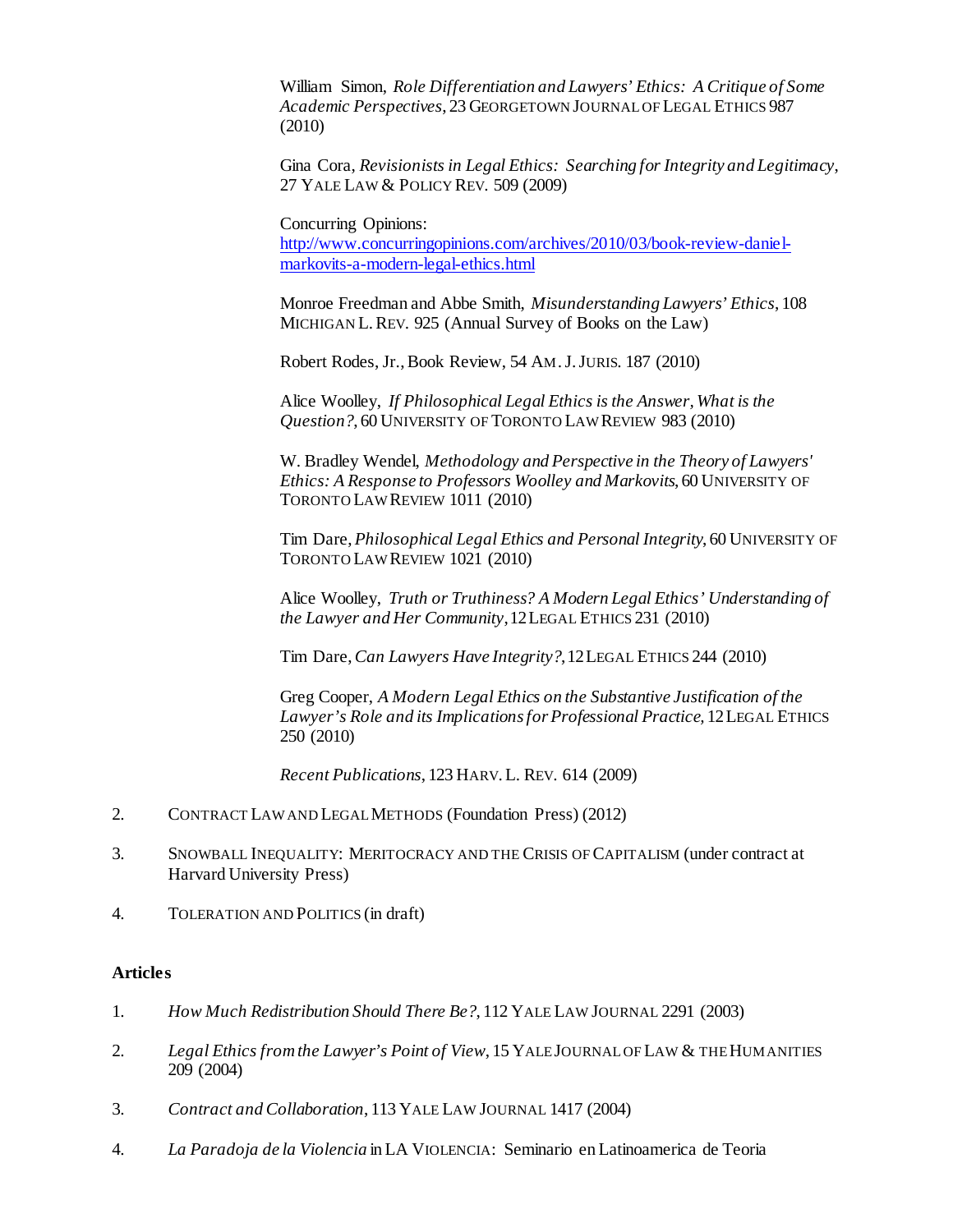Constitucioinal y Politica 2003 (2004)

- 5. *The No Retraction Principle and the Morality of Negotiations*, 152 UNIVERSITY OF PENNSYLVANIA LAW REVIEW 1903 (2004)
- 6. *Further Thoughts About* Legal Ethics from the Lawyer's Point of View, 16 YALE JOURNAL OF LAW  $&$  THE HUM ANITIES  $85(2004)$
- 7. Ouarantines and Distributive Justice, 33 JOURNAL OF LAW MEDICINE & ETHICS 323 (2005)
- 8. *Democratic Disobedience*, 114 YALE LAW JOURNAL 1897 (2005)
- 9. *Adversary Advocacy and the Authority of Adjudication*, 75 FORDHAM L.REV. 1367 (2006) (symposium on the internal point of view in jurisprudence and legal ethics)
- 10. *Making and Keeping Contracts*, 92 VIRGINIA L.REV. 1325 (2006) (symposium on contemporary political philosophy and private law)
- 11. *Three Thoughts Concerning "Just Linkage*," 39 CORNELL INT'L L. J 655 (2006) (symposium on Global Justice: Poverty, Human Rights, and Responsibilities)
- 12. *Comment: An Inexorable Trend?*, PODER EXECUTIVO: Seminario en Latinoamerica de Teoria Constitucioinal y Politica 2006 (forthcoming 2007)
- 13. *In Praise of the Supporting Cast*, 116 YALE L.J. POCKET PART 272 (2007)
- 14. *Individual Preferences for Giving* (with Raymond Fisman and Shachar Kariv), 97 AMERICAN ECONOMIC REVIEW 1858 (2007)
- 15. *Luck Egalitarianism and Political Solidarity*, 9 THEORETICAL INQUIRIES IN LAW 271 (2008) (symposium issue on Moral and Legal Luck)
- 16. *The Architecture of Integrity*, in READING BERNARD WILLIAMS (Routledge) (2009)
- 17. *Promise as an Arm's Length Relation*, in PROMISES AND AGREEMENTS: PHILOSOPHICAL ESSAYS (Oxford) (2010)
- 18. *Arbitration's Arbitrage: Social Solidarity at the Nexus of Adjudication and Contract*, 59 DEPAUL L. REV. 431 (2010) (Clifford Symposium on Social Justice)
- 19. *How (and How Not) to do Legal Ethics*, 23 GEORGETOWN JOURNAL OF LEGAL ETHICS 1041 (2010)
- 20. *Three Issues in Legal Ethics*, 60 UNIVERSITY OF TORONTO LAW REVIEW 1003 (2010)
- 21. *Legal Ethics Rebound,* 12 LEGAL ETHICS 261 (2010)
- 22. *Not Morality at All, and Certainly Not Morality as Regulative Ideal*, 13 LEGAL ETHICS (2010) (Forum on Philosophical Legal Ethics: Ethics, Morals, and Jurisprudence from the panel on jurisprudence of legal ethics at the fourth International Legal Ethics Congress)
- 23. Book Review of Max Bazerman and Ann Tenbrunsel, *Blind Spots: Why We Fail to Do What's Right and What to Do About It*, 69 J.ECON.LIT. 52 (2011)
- 24. *The Myth of Efficient Breach: New Defenses of the Expectation Interest*, 97 VIRGINIA LAW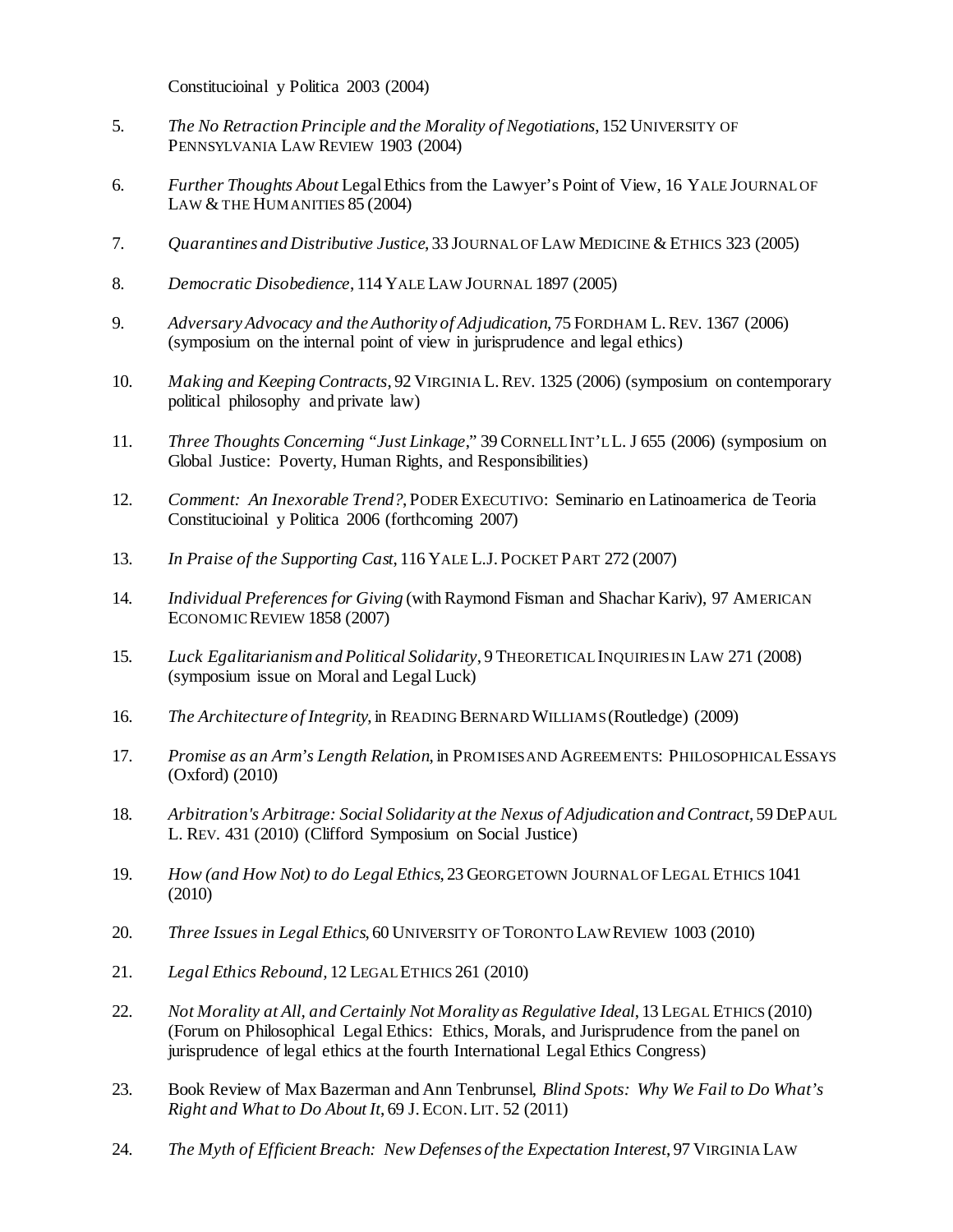REVIEW 1939 (2011) (with Alan Schwartz)

- 25. *The Expectation Remedy and the Promissory Basis of Contract*, 45 SUFFOLK LAW REVIEW 799 (2012) (symposium in honor of the  $30<sup>th</sup>$  anniversary of the publication of *Contract as Promise*) (with Alan Schwartz)
- 26. *The Expectation Remedy Revisited*, 98 VIRGINIA LAW REVIEW 1093 (2012) (with Alan Schwartz)
- 27. *A Problem Concerning Proportional Representation: Constitutional Politics and the Crisis of Democratic Legitimacy*, EUI Working Paper 2012/55 (2012).
- 28. *Lawyerly Fidelity* in Sanford Levinson, Paul Woodruff, and Joel Parker, eds. LOYALTY: NOMOSLIV (2012)
- 29. *What are Lawyers For?*, 47 AKRON L.REV. 135 (2014)(keynote speech at Miller-Becker Ethics Symposium)
- 31. *The Distributional Preferences of an Elite* (with Raymond Fisman and Shachar Kariv) (working paper)
- 32. *Good Faith as Contract's Core Value* in THE PHILOSOPHICAL FOUNDATIONSOF CONTRACT LAW (OUP 2014) (forthcoming)
- 33. *Sharing Ex Ante and Sharing Ex Post: The Non-Contractual Basis of Fiduciary Relations*in THE PHILOSOPHICAL FOUNDATIONS OF FIDUCIARY LAW (OUP 2014) (forthcoming)
- 34. *Authority, Recognition, and the Grounds of Promise*, JURISPRUDENCE: AN INTERNATIONAL JOURNAL OF LEGAL AND POLITICAL THOUGHT, 6:2, 349-356 (2015) (symposium on David Owens, SHAPING THE NORMATIVE LANDSCAPE)
- 35. *Contract* (working paper for Stanford Encyclopedia of Philosophy)
- 36. *Market Solidarity Part 1: The Classical Ideal* (working paper)
- 37. *Market Solidarity Part II: Solidarity in an Age of Mass Contracts*(working paper)
- 38. *Promise Made Pure* (working paper)
- 39. *Efficient Breach* (working paper for OUP Encyclopedia of Law and Economics)
- 40. *A New Theory of the Firm*(working paper)
- 41. *Contract* (working paper for Cambridge Encyclopedia of the Philosophy of Law)

## **PRESENTATIONS**

- May 2002 May Meeting of Young Law Professors *How Much Redistribution Should There Be?*
- April 2003 University of Texas Constitutional Law Luncheon *Contract and Collaboration*
- April 2003 Yale Law School Faculty Workshop *Contract and Collaboration*
- May 2003 May Meeting of Young Law Professors *Contract and Collaboration*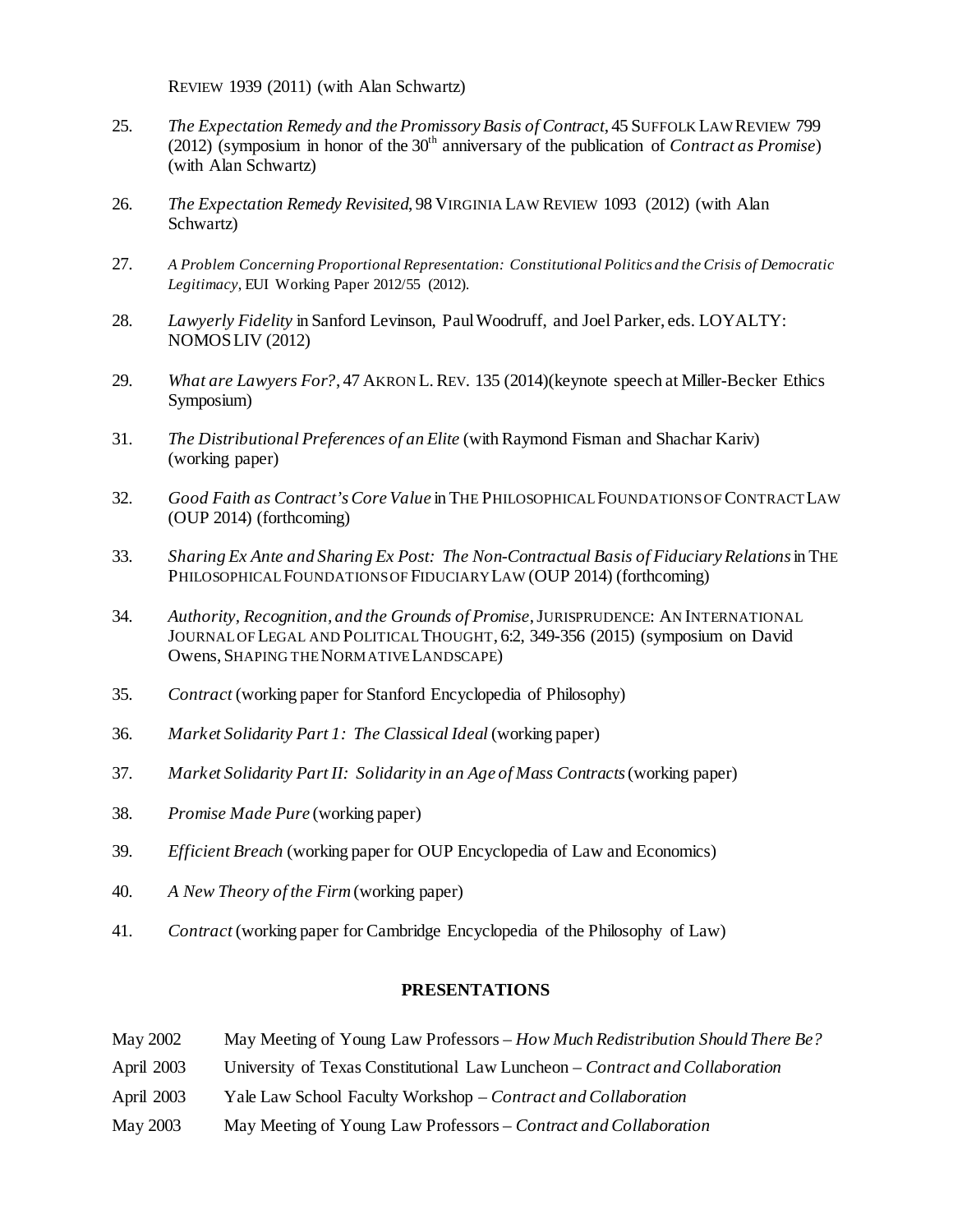| June 2003  | SELA (Seminario en Latinoamerica de Teoria Constitucioinal y Politica) Peru - The<br>Paradox of Violence                                                                                                 |
|------------|----------------------------------------------------------------------------------------------------------------------------------------------------------------------------------------------------------|
| Sept. 2003 | University of Michigan Legal Theory Workshop - Contract and Collaboration                                                                                                                                |
| Oct. 2003  | Yale University Political Theory Workshop - How Much Redistribution Should There<br>Be?                                                                                                                  |
| Dec. 2003  | Stanford Center for Advanced Study in the Behavioral Sciences - Contract and<br>Collaboration                                                                                                            |
| Sept. 2004 | University of Alabama School of Law Faculty Colloquium $-$ The Morals and Politics of<br>Adversary Lawyers                                                                                               |
| Oct. 2004  | University of Toronto School of Law Legal Theory Workshop – The Morals and Politics<br>of Adversary Lawyers                                                                                              |
| Oct. 2004  | Florida State University College of Law Faculty Workshop – The Morals and Politics of<br>Adversary Lawyer                                                                                                |
| Nov. 2004  | University of Virginia School of Law Legal Studies Workshop – Democratic<br>Disobedience                                                                                                                 |
| Jan. 2005  | University of Illinois College of Law Program in Law and Philosophy – participant in<br>Roundtable discussion on the morality of promising (Contract and Collaboration was<br>among the texts discussed) |
| Apr. 2005  | Duke University School of Law - Democratic Disobedience                                                                                                                                                  |
| May 2005   | University of Oxford Moral Philosophy Seminar – Contract and Collaboration                                                                                                                               |
| Dec. 2005  | Yale Bioethics Seminar – Quarantines and Distributive Justice                                                                                                                                            |
| Dec. 2005  | American Philosophical Association (Eastern Division), Invited Paper - Promise,<br>Contract, and Community                                                                                               |
| Feb. 2006  | Fordham University School of Law, Symposium on the Internal Point of View in Law<br>and Ethics – Adversary Advocacy and the Authority of Adjudication                                                    |
| Feb. 2006  | University of Virginia School of Law, Symposium on Contemporary Political Theory and<br>Private Law – Making and Keeping Contracts                                                                       |
| Feb. 2006  | California Institute of Technology, Economic Theory Workshop - Individual Preferences<br>for Giving                                                                                                      |
| Feb. 2006  | UCLA School of Law Legal Theory Workshop - Toleration and Politics                                                                                                                                       |
| Feb. 2006  | USC School of Law Legal Theory Workshop - Law and Society                                                                                                                                                |
| Mar. 2006  | Washington & Lee University School of Law Faculty Workshop - Law and Society                                                                                                                             |
| Mar. 2006  | Washington & Lee Program in Society & the Professions 28 <sup>th</sup> Annual Legal Ethics<br>Institute, Keynote Speech - Adversary Advocacy and the Authority of Adjudication                           |
| Apr. 2006  | Harvard Law School Petrie-Flom Center for Health Law Policy, Biotechnology and                                                                                                                           |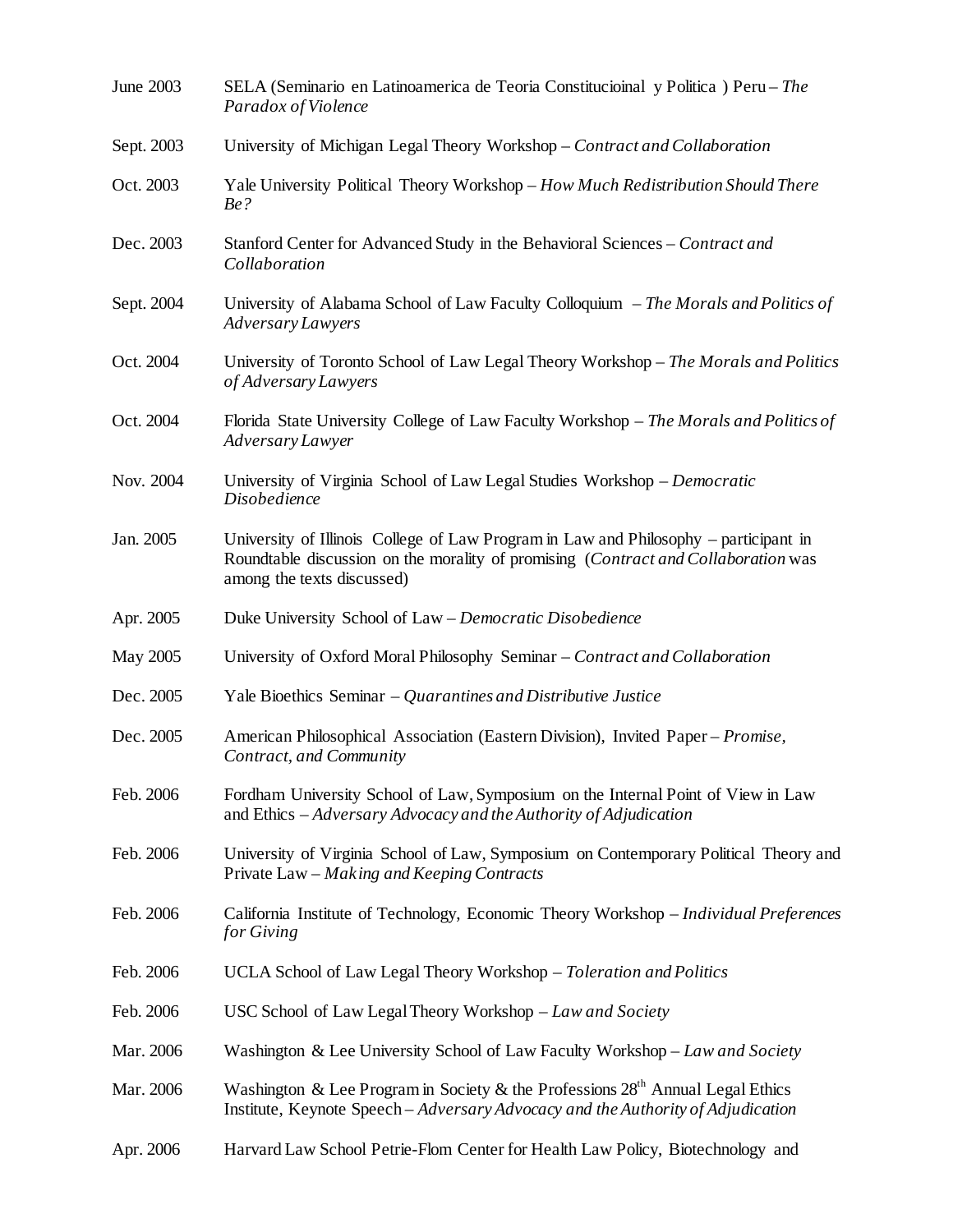|                  | Bioethics, Panel on Pandemics $-Qu$ arantines and Distributive Justice                                                                                                                                                 |
|------------------|------------------------------------------------------------------------------------------------------------------------------------------------------------------------------------------------------------------------|
| Apr. 2006        | Cornell Law School Symposium on Global Justice: Poverty, Human Rights, and<br>Responsibilities – Commentator on Just Linkage                                                                                           |
| Apr. 2006        | Cornell Law School Law and Humanities Colloquium - Law and Society                                                                                                                                                     |
| Apr. 2006        | Yale Law School Faculty Workshop - Law and Society                                                                                                                                                                     |
| June 2006        | May Meeting of Young Law Professors – The Economics (and Law?) of Altruism                                                                                                                                             |
| June 2006        | SELA (Seminario en Latinoamerica de Teoria Constitucional y Politica) Colombia -<br>Commentator on Checks on the Executive                                                                                             |
| Jan. 2007        | Cegla Center for Interdisciplinary Research of the Law (Hebrew University of Jerusalem<br>and University of Tel Aviv Faculties of Law), Symposium on Luck in the $Law-Luck$<br>Egalitarianism and Political Solidarity |
| Jan. 2007        | University of Alabama School of Law Faculty Workshop – Law and Society                                                                                                                                                 |
| Jan. 2007        | University of Alabama Department of Philosophy Speaker Series – Promise, Contract,<br>and Community                                                                                                                    |
| <b>July 2007</b> | Law and Society Meeting, Berlin, Germany -<br>Session Chair, Regulating Lawyers Session I.<br>Panelist, Regulating Lawyers Session II, presenting Professional Ethics and Political<br>Legitimacy                      |
| Sept. 2007       | Contract Theory Workshop, Georgetown University School of Law – Some Speculations<br>Concerning Contracts of Adhesion                                                                                                  |
| Oct. 2007        | University of Texas School of Law Faculty Colloquium - Individual Preferences for<br>Giving                                                                                                                            |
| Nov. 2007        | University of California at Berkeley School of Law GALA seminar - Toleration and<br>Politics                                                                                                                           |
| Nov. 2007        | University of California at Davis School of Law Faculty Colloquium $-Law$ and Society                                                                                                                                  |
| Dec. 2007        | American Society for Political and Legal Philosophy (held at the American Philosophical<br>Association, Eastern Division meeting), Invited Paper – Lawyerly Fidelity                                                   |
| Jan. 2008        | University of Western Ontario School of Law, Exploring Contract Law Symposium –<br>Displaced Collaboration                                                                                                             |
| Apr. 2008        | Yale Law School Faculty Workshop – Contracts of Adhesion and Displaced Bargaining                                                                                                                                      |
| May 2008         | Kennedy School of Government (Harvard University), Human Rights and the New<br>Global Order: An Interdisciplinary Conference - Commentator on Toward a Revival of<br>Consequentialist Human Rights Theory              |
| <b>June 2008</b> | Fordham University School of Law Legal Ethics Schmooze - Moral Influence and the<br>Ethics of Teaching                                                                                                                 |
| <b>June 2008</b> | University of Palermo School of Law and University of San Andres School of Law,                                                                                                                                        |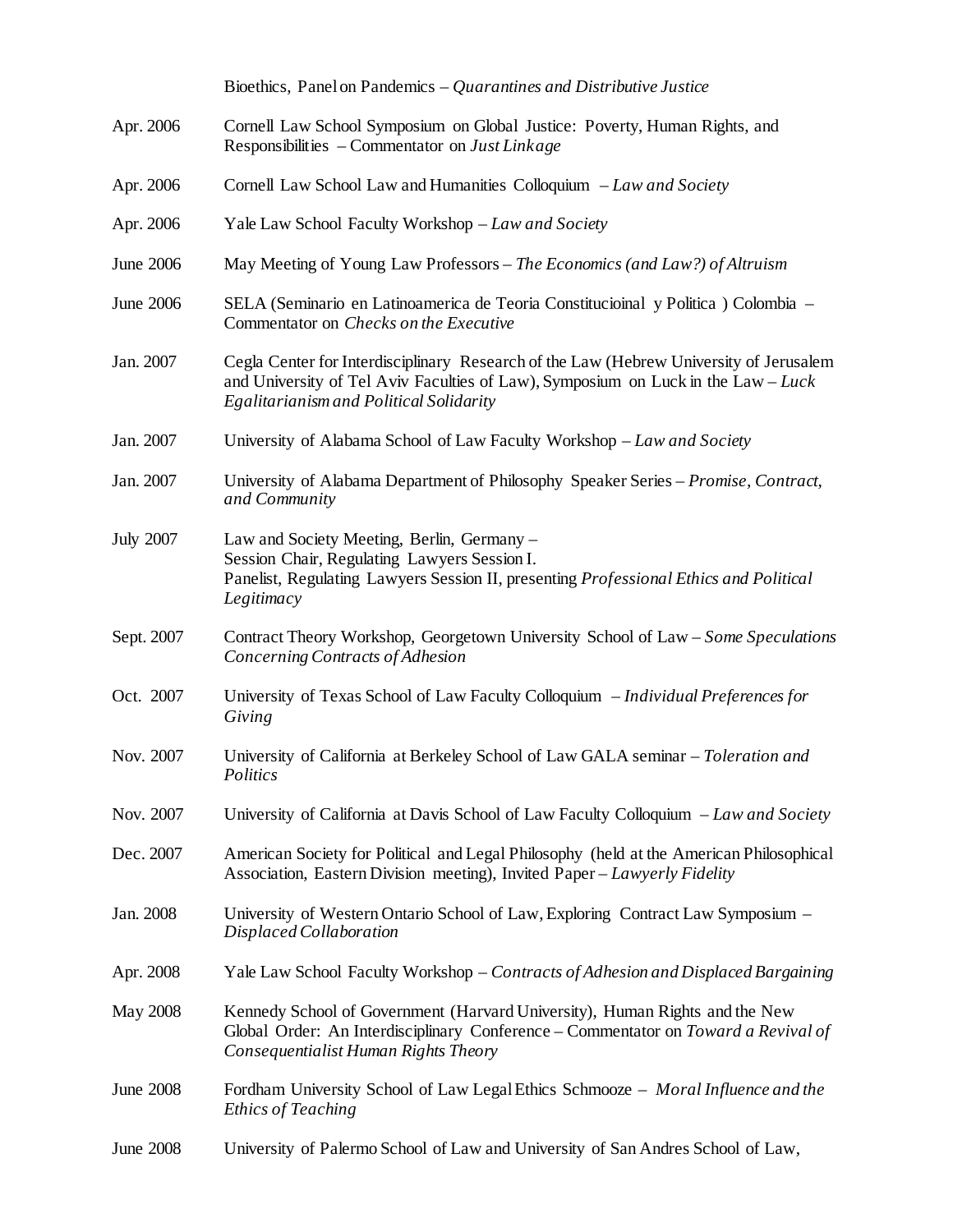|            | Buenos Aires - Democratic Disobedience                                                                                                                               |
|------------|----------------------------------------------------------------------------------------------------------------------------------------------------------------------|
| Sept. 2008 | Contract Theory Workshop, Georgetown University School of Law – Efficient Breach<br>Reconsidered                                                                     |
| Oct. 2008  | Yale Law School Faculty Workshop - The Morality of the Expectation Remedy (with<br>Alan Schwartz)                                                                    |
| Oct. 2008  | Rice University, James A Baker Institute, Conference on Promises and Agreements –<br>Solidarity at Arm's Length                                                      |
| Oct. 2008  | University of Palermo, Global Political Theory Workshop (via Teleconference) – Luck<br>Egalitarianism and Political Solidarity                                       |
| Nov. 2008  | University of Pennsylvania Law and Philosophy Colloquium – Solidarity at Arm's<br>Length                                                                             |
| Nov. 2008  | Boston University School of Law, Law and Economics Workshop – The Influence of<br>Education on Ideology                                                              |
| Apr. 2009  | Clifford Symposium on Civil Justice, Depaul University School of Law – Arbitration's<br>Arbitrage: Social Solidarity at the Nexus of Adjudication and Contract       |
| Sept. 2009 | Contract Theory Workshop, Georgetown University School of Law – Promise as an<br>Arm's Length Relation                                                               |
| Nov. 2009  | Legal Theory Workshop, University of St. Louis School of Law – Love and Promise                                                                                      |
| Nov. 2009  | Legal Theory Workshop, Queen's University, Kingston, Ontario - Love and Promise                                                                                      |
| Nov. 2009  | Law and Economics Workshop, Queen's University, Kingston, Ontario – Distributional<br>Preferences: Form, Substance, and Sources                                      |
| Nov. 2009  | Legal Theory Workshop, Columbia University School of Law – Love and Promise                                                                                          |
| Nov. 2009  | Yale Law School Faculty Workshop - Toleration and Politics                                                                                                           |
| Jan. 2010  | University of Connecticut School of Law Faculty Workshop: Author Meets Critics: A<br>Modern Legal Ethics                                                             |
|            | February 2010 Stanford University Political Theory Workshop – Toleration and Politics                                                                                |
|            | February 2010 University of California at Hastings School of Law Faculty Workshop $-A$ Text in<br>Contracts: Consideration                                           |
|            | February 2010 Yale Law School Alumni Association of Northern California – Are Love and Promising<br>Compatible?: Contract Law and the Ethics of Intimacy             |
|            | February 2010 Stanford Law School Faculty Workshop - Contracts of Adhesion and Displaced<br><b>Bargaining</b>                                                        |
|            | February 2010 UCLA School of Law Legal Theory Workshop – Promise as an Arm's Length Relation<br>and The Dual Performance Hypothesis and the Myth of Efficient Breach |
|            |                                                                                                                                                                      |

February 2010 USC School of Law Faculty Workshop – *Aribtration's Arbitrage: Social Solidarity at*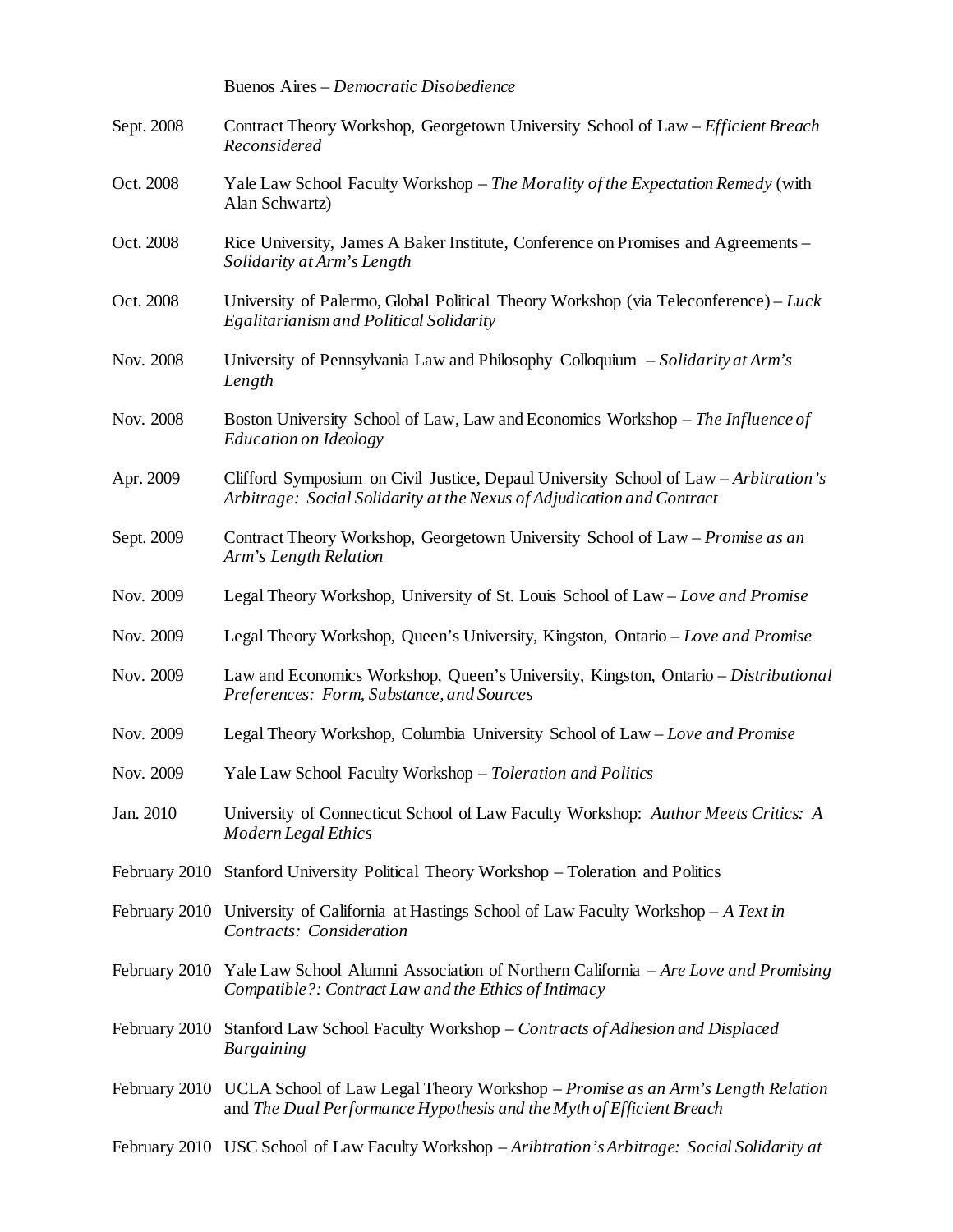*the Nexus of Adjudication and Contract*

- February 2010 Yale Law School Alumni Association of Southern California *Does Teaching Law and Economics Make Selfish Lawyers: A Report of an Experimental Study of Yale Law Students*
- March 2010 Fundacao Estudar, Sao Paolo, Brazil *Managing Conflict using Contracts and Courts*
- March 2010 Fundacao Getulio Vargas, Sao Paolo, Brazil *Against the Relational Contract: Why We Can't Make Promises to the People We Love*
- March 2010 Fundacao Armando Alvares Penteado, Sao Paolo, Brazil *Democratic Disobedience*
- April 2010 University of Pennsylvania Department of Philosophy, Workshop on Utopianism Commentator on Tom Hill, *Kant's Utopian Categorical Imperative*
- June 2010 SELA (Seminario en Latinoamerica de Teoria Constitucioinal y Politica ) Chile Commentator on *The Limits of Criminal Law*
- June 2010 Universidad Alberto Hurtado, Santiago, Chile *Can there be a Global Demos?*
- June 2010 Museum for Jewish Heritage, New York, New York Professional Ethics and the Holocaust Working Group, discussion of *A Modern Legal Ethics*.
- Sept. 2010 Contract Theory Workshop, Georgetown University School of Law *A New Theory of the Firm*
- March 2011 Symposium in honor of the 30<sup>th</sup> Anniversary of the Publication of *Contract as Promise*, Suffolk University School of Law – *The Expectation Remedy and the Promissory Basis of Contract* (with Alan Schwartz)
- April 2011 Georgetown University Philosophy and Law Workshop *Promise as an Arm's Length Relation*
- May 2011 Museum for Jewish Heritage, New York, New York Professional Ethics and the Holocaust Working Group, *The Obligations of (Government) Lawyers*
- Sept. 2011 Yale Law School Law and Religion Series *Democracy, Diversity, and Disagreement: Stanley Fish v. Daniel Markovits*
- Sept. 2011 Contract Theory Workshop, Georgetown University School of Law *Price as Commensuration, Contract as Integration*
- Oct. 2011 American Constitution Society (Yale Law School Chapter) moderator for panel discussion of the debt ceiling and the poor
- Oct. 2011 LAPA Seminar, Princeton University *Toleration as Respect*
- Oct. 2011 Harvard Law Review Symposium, Harvard Law School moderator on Remedies and the New Private Law
- Oct. 2011 University of Pennsylvania Legal Studies Seminar *Market Solidarity*
- Nov. 2011 Human Rights and Judaism Project, Israel Democracy Institute *Toleration and the Special Problem of Revealed Religion*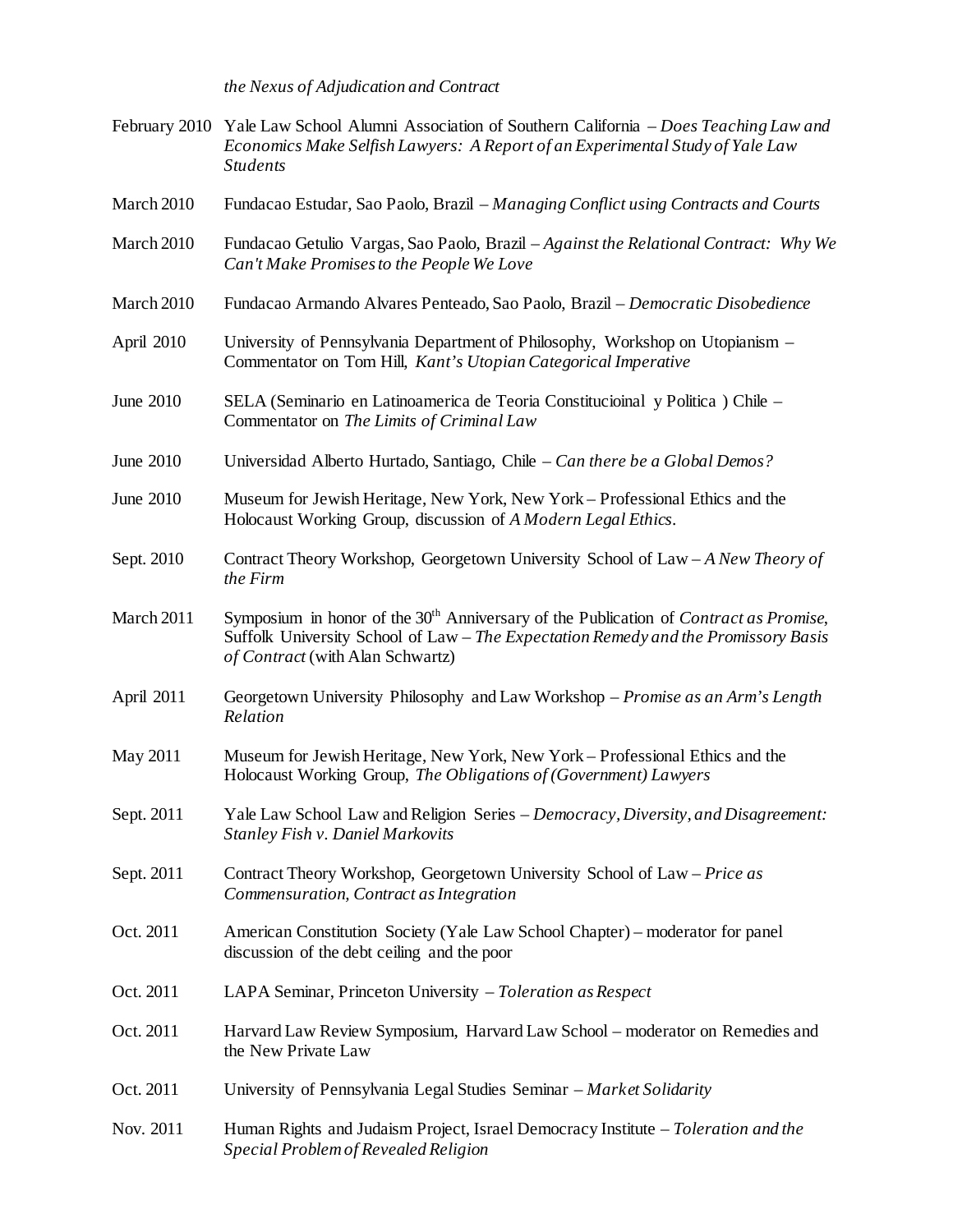| Nov. 2011  | Book Seminar, Tel Aviv University Faculty of Law - Toleration and Politics                                                                                                  |
|------------|-----------------------------------------------------------------------------------------------------------------------------------------------------------------------------|
| Nov. 2011  | Joint Session of the Faculty of Private Law and the Faculty of Public Law and Legal<br>Philosophy, University of Pompeu Fabra - The Myth of Efficient Breach                |
| Nov. 2011  | Staff Seminar, University College London – The Myth of Efficient Breach                                                                                                     |
| Nov. 2011  | Progressive Legal Scholarship Seminar, American Constitution Society Yale Chapter –<br>Capitalism and Inequality                                                            |
| Feb. 2012  | Private Law Theory Seminar, Harvard Law School – Market Solidarity                                                                                                          |
| Feb. 2012  | Faculty Workshop, Fordham Law School - Market Solidarity                                                                                                                    |
| Feb. 2012  | Faculty Workshop, Tulane Law School – Market Solidarity                                                                                                                     |
| Feb. 2012  | Faculty Workshop, Tulane Department of Philosophy - Promise Made Pure                                                                                                       |
| March 2012 | Private Law Theory Seminar, University of Illinois School of Law – Market Solidarity                                                                                        |
| April 2012 | Inaugural Lecture as Guido Calabresi Professor of Law, Yale Law School – Market<br>Solidarity                                                                               |
| April 2012 | Yale Law School Latin American Legal Studies Program Breakfast Roundtable,<br>International Financial Arbitration in the Latin American Context – convener and<br>moderator |
| April 2012 | Faculty Workshop, Yale Law School – Market Solidarity Part 2: Solidarity in the Age of<br><b>Mass Contract</b>                                                              |
| April 2012 | American Constitution Society Core Event – What Does a Progressive Tax Policy Look<br>Like?                                                                                 |
| June 2012  | SELA (Seminario en Latinoamerica de Teoria Constitucioinal y Politica) Mexico -<br>Moderator on Liberalism and the Limits of State Regulation                               |
| June 2012  | EUI Global Governance Programme Executive Education Seminar – Proportional<br>Representation and the Crisis of Democratic Legitimacy                                        |
| Oct. 2012  | American Constitution Society Progressive Legal Scholarship Series - Snowball<br>Inequality and the Crisis of Capitalism                                                    |
| Oct. 2012  | Yale Law Journal Panel Discussion – Commentator on Porat and Posner, <i>Aggregation</i><br>and Law                                                                          |
| Oct. 2012  | Money, Power, and Politics Speaker Series, Branford, $CT - The \text{ Snowball of Inequality}$                                                                              |
| Jan. 2013  | University of California School of Law, Berkeley, CA – participant in roundtable on<br>Melvin Eisenberg's Foundational Principles of Contract Law                           |
| April 2013 | Yale Institute for International Arbitration, New York, NY – convener of roundtable on<br>Paradigms of International Arbitration                                            |
| April 2013 | Miller-Becker Ethics Symposium, Akron, OH - keynote speaker, What are Lawyers For?                                                                                          |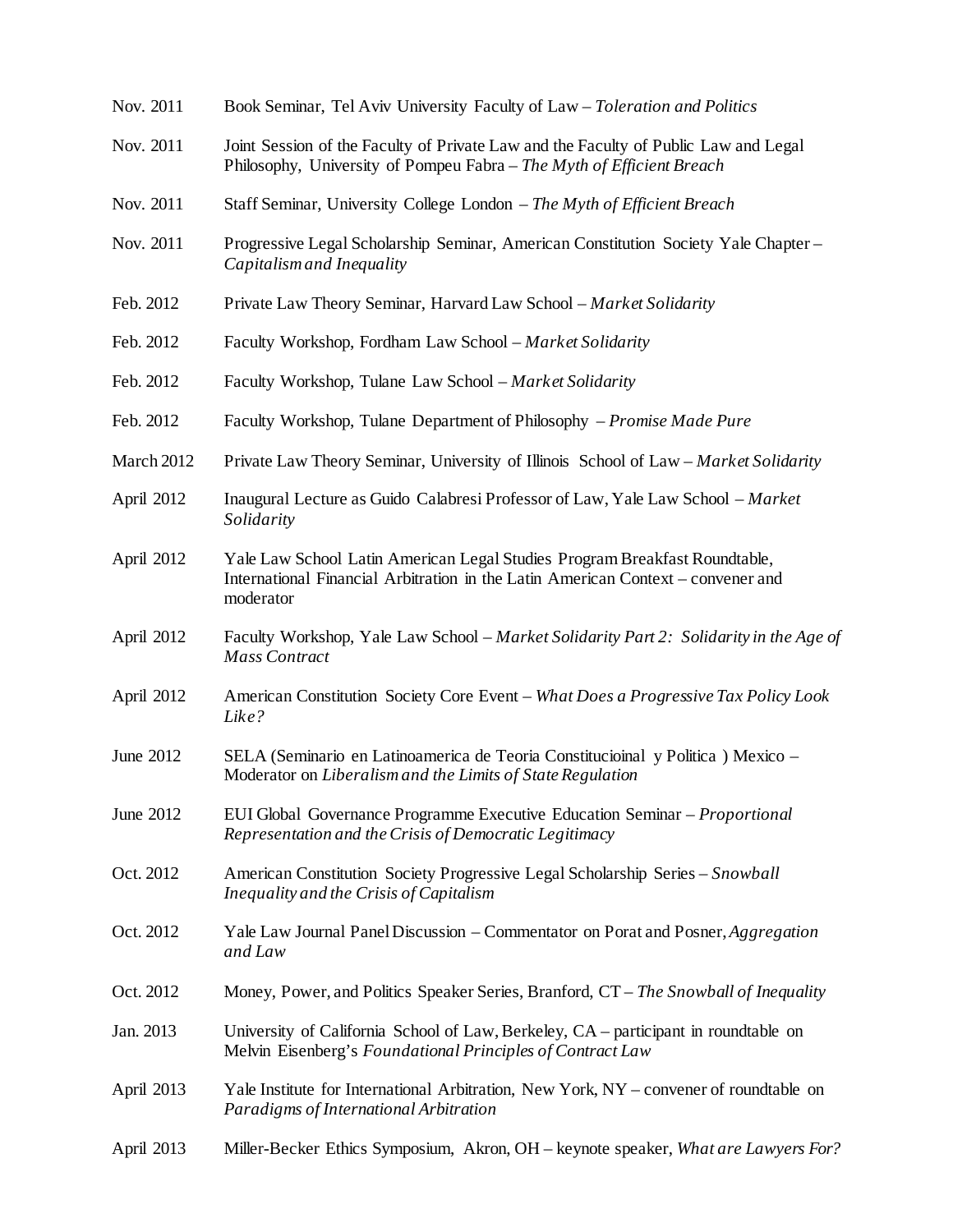| April 2013       | University of Texas School of Law Faculty Workshop, Austin, TX – Market Solidarity                                                       |
|------------------|------------------------------------------------------------------------------------------------------------------------------------------|
| April 2013       | Hofstra Law School, Long Island, NY - debate with Monroe Freedman on the resolution,<br>The Practice of Law is Moral and Gratifying      |
| May 2013         | University College London, London, UK - Good Faith as Contract's Core Value                                                              |
| June 2013        | International Society for the New Institutional Economics, Florence, Italy $-A$ New<br>Theory of the Firm                                |
| <b>July 2013</b> | Conference on the Philosophy of Fiduciary Law, DePaul College School of Law,<br>Chicago, IL - Sharing Ex Ante and Ex Post                |
| Oct. 2013        | Wissenschaftskolleg zu Berlin, Fellows Seminar, Market Solidarity                                                                        |
| Oct. 2013        | University of Tokyo School of Law, Yamakawa Kenjiro Memorial Lecture, The Myth of<br><b>Efficient Breach</b>                             |
| Oct. 2013        | The Bank of Japan, Snowball Inequality: Meritocracy and the Crisis of Capitalism                                                         |
| Oct. 2013        | University of Tokyo, Valla Society Keynote Lecture, Market Solidarity                                                                    |
| Oct. 2013        | Kim & Chang, Seoul, Korea, The Myth of Efficient Breach                                                                                  |
| Oct. 2013        | Ewha Woman's University School of Law, Faculty Seminar, What are Lawyers for?                                                            |
| Oct. 2013        | Ewha Woman's University School of Law, Public Lecture, Snowball Inequality:<br>Meritocracy and the Crisis of Capitalism                  |
| Oct. 2013        | Yale Club of Seoul, Can We Make Promises to People Whom We Love?                                                                         |
| Oct. 2013        | Seoul National University School of Law, Foreign Authority Forum, Sharing Ex Ante<br>and Sharing Ex Post                                 |
| Oct. 2013        | Seoul National University School of Law, Law and Economics Seminar, Efficient Breach<br>of Contract                                      |
| Oct. 2013        | Yale-NUS College, Market Solidarity                                                                                                      |
| Oct. 2013        | Lee Kuan Yew School of Public Policy, National University of Singapore, Snowball<br>Inequality: Meritocracy and the Crisis of Capitalism |
| Oct. 2013        | National University of Singapore School of Law, Singapore Legal Theory<br>Workshop, Promise Made Pure                                    |
| Dec. 2013        | Free University Berlin, Recht im Kontext Lecture Series, Treu und Glauben und<br>Vertragssolidarität                                     |
| Dec. 2013        | Adalah, Haifa, What are Lawyers For?                                                                                                     |
| Jan. 2014        | Tel Aviv University Faculty of Law, Howard and Judith Udell Distinguished Lecture on<br>the Law, Market Solidarity                       |
| Jan. 2014        | Tel Aviv University Faculty of Law, Legal and Political Theory Seminar, Promise Made                                                     |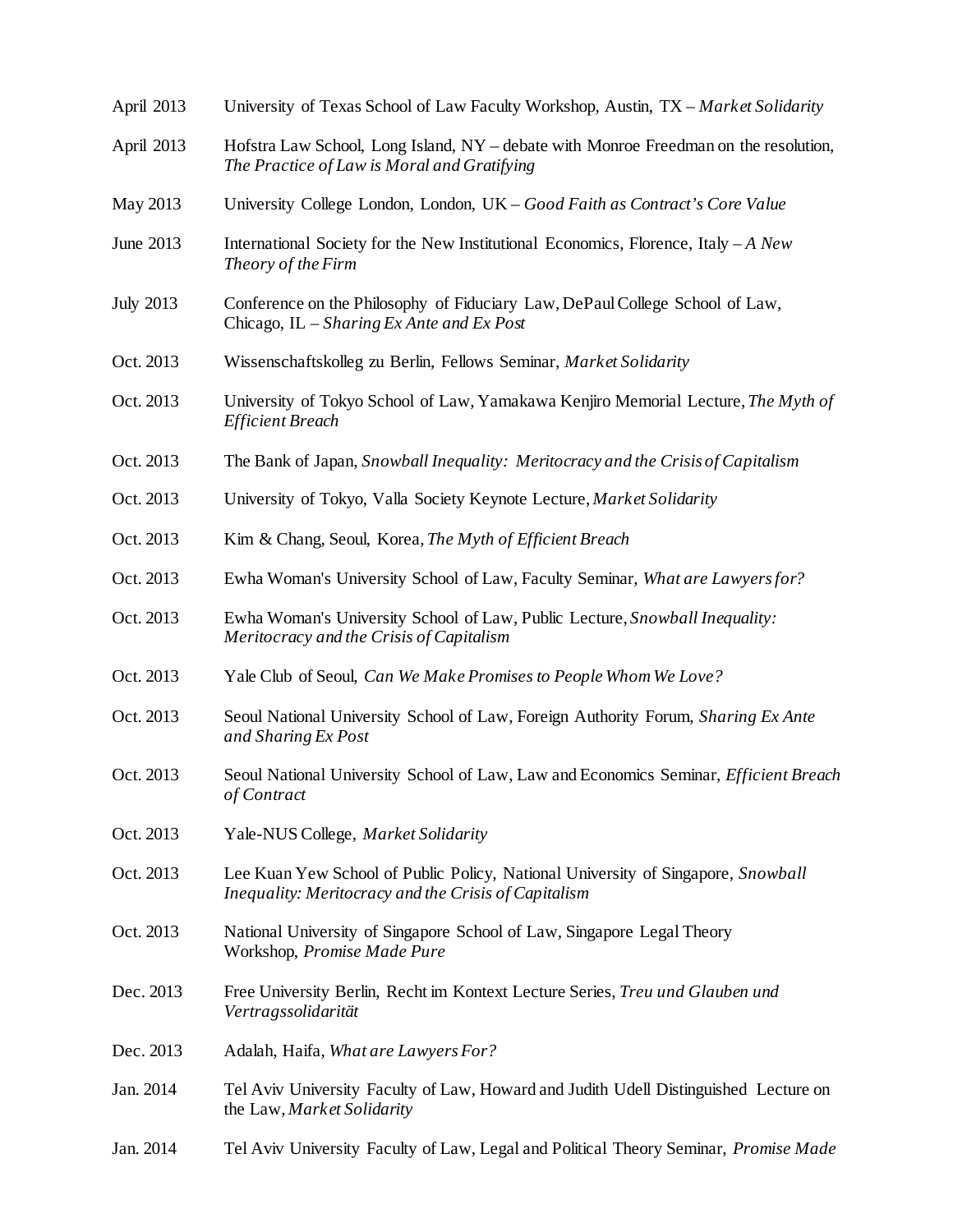|            | Pure                                                                                                                                                                      |
|------------|---------------------------------------------------------------------------------------------------------------------------------------------------------------------------|
| Jan. 2014  | Interdisciplinary Center Herzliya, Law and Economics Workshop, Snowball Inequality:<br>Meritocracy and the Crisis of Capitalism                                           |
| Jan. 2014  | Tel Aviv University Faculty of Law, Law and Economics Workshop, Snowball<br>Inequality: Meritocracy and the Crisis of Capitalism                                          |
| Jan. 2014  | Hebrew University of Jerusalem, Law Faculty, Faculty Workshop, Market Solidarity                                                                                          |
| Jan. 2014  | Kings College London, Law Faculty, Private Law in Conversation Lecture Series, Market<br>Solidarity                                                                       |
| Jan. 2014  | University of Heidelberg, Heidelberg Center for American Studies, Baden-Württemberg<br>Seminar, Snowball Inequality: Meritocracy and the Crisis of Capitalism             |
| Feb. 2014  | Universitat Pompeu Fabra, Faculty Workshop, Snowball Inequality: Meritocracy and the<br>Crisis of Capitalism                                                              |
| Feb. 2014  | Wissenschaftszentrum Berlin für Socialforschung, Berlin Behavioral Economics<br>Seminar, The Distributional Preferences of an Elite                                       |
| Feb. 2014  | University of Bologna, Department of Economics, Sharing Ex Ante and Ex Post                                                                                               |
| Feb. 2014  | University of Bologna, Department of Economics, Snowball Inequality: Meritocracy and<br>the Crisis of Capitalism                                                          |
| March 2014 | University of Amsterdam, Centre for the Study of European Contract Law, Snowball<br>Inequality: Meritocracy and the Crisis of Capitalism                                  |
| April 2014 | Wissenschaftskolleg zu Berlin, Workshop on Evolutionary Medicine, Panelist on Social,<br>Economic, and Legal Aspects of Evolutionary Management of Disease                |
| May 2014   | EUI Florence, Max Weber Institute, Revisiting the Classics: A $21st$ Century View on<br>Adam Smith, Concluding Lecture, Price, Exchange, and the Solidarity of the Market |
| May 2014   | Leopoldina (Nationale Akademie der Wissenschaften Deutschlands), Das Ökonomische<br>Menschenbild, Kommentar zum Ökonomischen Ansatz in den Rechtswissenschaften           |
| May 2014   | Ruhr-Universität Bochum, Faculty of Law Workshop, Market Solidarity                                                                                                       |
| May 2014   | Kyiv, Ukraine: Thinking Together, When Do Politicians Become Pariahs?                                                                                                     |
| May 2014   | Free University Berlin and Justicia Amplificata Center for Advanced Studies,<br>Colloquium on Practical Philosophy, Market Solidarity                                     |
| May 2014   | Humboldt-Universität zu Berlin, Faculty of Law, Faculty Lunch, Snowball Inequality:<br>Meritocracy and the Crisis of Capitalism                                           |
| May 2014   | Humboldt-Universität zu Berlin, Faculty of Law, Seminar, The Myth of Efficient Breach                                                                                     |
| May 2014   | Salon Polarkreis, Snowball Inequality: Meritocracy and the Crisis of Capitalism                                                                                           |
| May 2014   | Berlin Inter-University Inter-Disciplinary Colloquium on the theory of markets, Market<br>Solidarity                                                                      |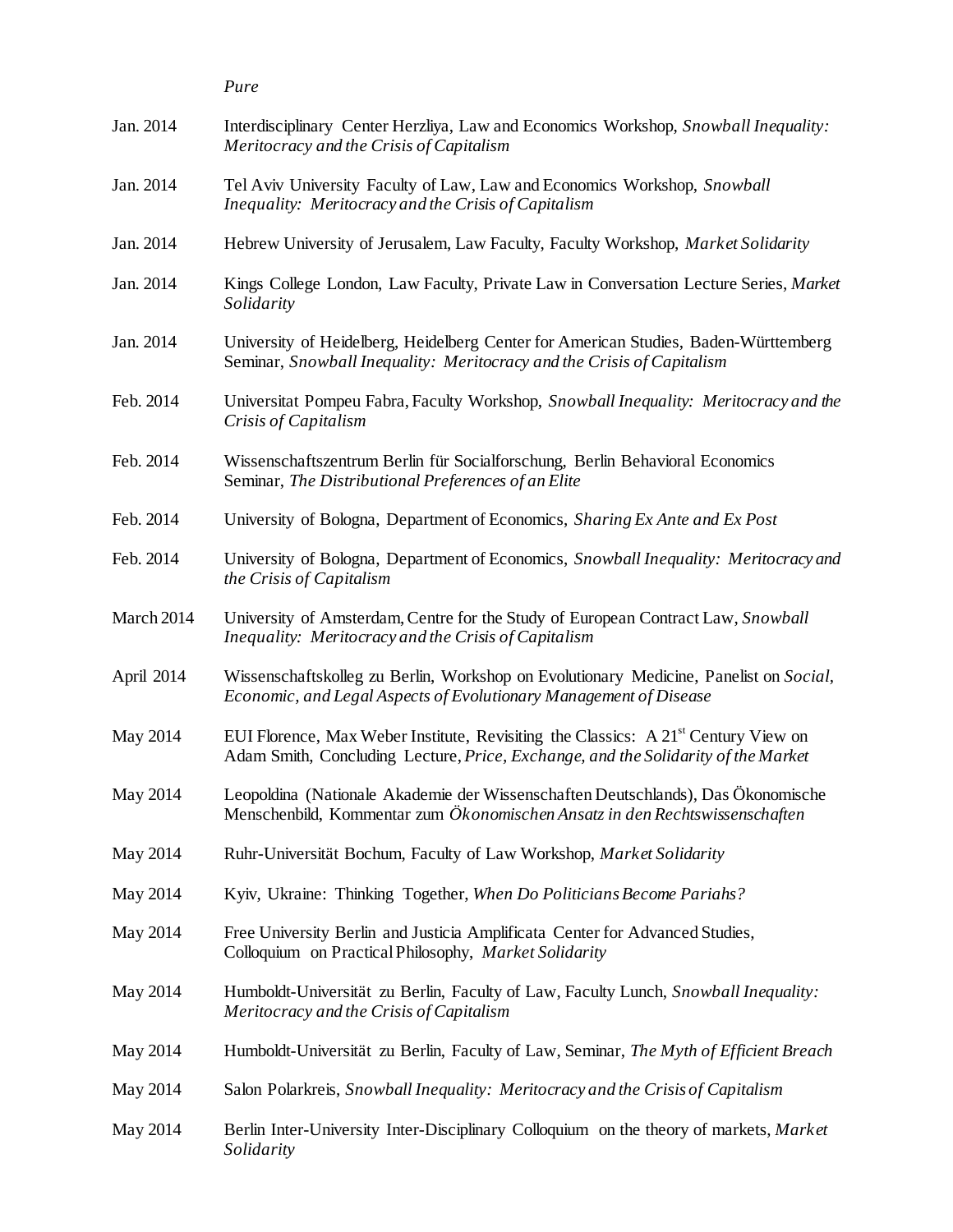| June 2014        | Deutsch-Amerikanische-Juristen-Vereinigung, Berlin, What Are Lawyers For?                                                                                              |
|------------------|------------------------------------------------------------------------------------------------------------------------------------------------------------------------|
| June 2014        | Berliner Seminar, Recht im Kontext, Snowball Inequality: Meritocracy and the Crisis of<br>Capitalism                                                                   |
| June 2014        | Yale-Humboldt Consumer Law Lecture, Sharing Ex Ante and Sharing Ex Post: The<br>Non-Contractual Basis of Fiduciary Law                                                 |
| June 2014        | Universidad de Chile Faculty of Law, Law and Economics Symposium, Snowball<br>Inequality: Meritocracy and the Crisis of Capitalism                                     |
| June 2014        | Yale Club of Chile, Snowball Inequality: Meritocracy and the Crisis of Capitalism                                                                                      |
| June 2014        | Universidad de Chile Faculty of Law, Private Law Symposium, Sharing Ex Ante and<br>Sharing Ex Post: The Non-Contractual Basis of Fiduciary Law                         |
| June 2014        | Deutsch-Amerikanische-Juristen-Vereinigung und Handelskammer Hamburg, $7th$<br>Hamburg International Media Law Forum, Data Protection and the Media                    |
| <b>July 2014</b> | 6 <sup>th</sup> International Legal Ethics Conference, London, <i>Professional Ethics for Government</i><br>Lawyers                                                    |
| <b>July 2014</b> | Max-Planck-Institut für Ausländisches und Internationales Privatrecht, Hamburg,<br>Sharing Ex Ante and Sharing Ex Post: The Non-Contractual Basis of Fiduciary Law     |
| Sept. 2014       | Money Talks Symposium, Yale University Department of Sociology, Economic<br>Inequality and the Meaning of Money                                                        |
| Oct. 2014        | Opening Address, 30 <sup>th</sup> Congress of Business Law, Universidad Externado de Colombia,<br>Medellin, Colombia (via video link), The Myth of Efficient Breach    |
| Oct. 2014        | Arthur Liman Program, Yale Law School, Commentator on Arbitration, Consent,<br>Consumers, Employees, and the Fine Print                                                |
| Nov. 2014        | Universität zu Köln Faculty of Law, Graduiertenschuhle Einfühurungswoch Keynote<br>Lecture, Market Solidarity                                                          |
| Nov. 2014        | Unversität zu Bonn Faculty of Law and Max Planck Institute for Research on Collective<br>Goods, Law and Economics Workshop, The Distributional Preferences of an Elite |
| Dec. 2014        | Program in the Study of Capitalism, Harvard University, Snowball Inequality:<br>Meritocracy and the Crisis of Capitalism                                               |
| Spring 2015      | Hohfeld Centenary Reading Group, Co-Convener                                                                                                                           |
| Jan. 2015        | Teach-In: Ferguson and Beyond, Yale University, New Police Rules of Engagement                                                                                         |
| Feb. 2015        | Faculty Workshop, University of Arizona School of Law, Snowball Inequality:<br>Meritocracy and the Crisis of Capitalism                                                |
| Feb. 2015        | Center for Law and Philosophy, University of Arizona, Snowball Inequality:<br>Meritocracy and the Crisis of Capitalism                                                 |
| Feb. 2015        | Yale College Volunteer Income Tax Assistance Project, Snowball Inequality:                                                                                             |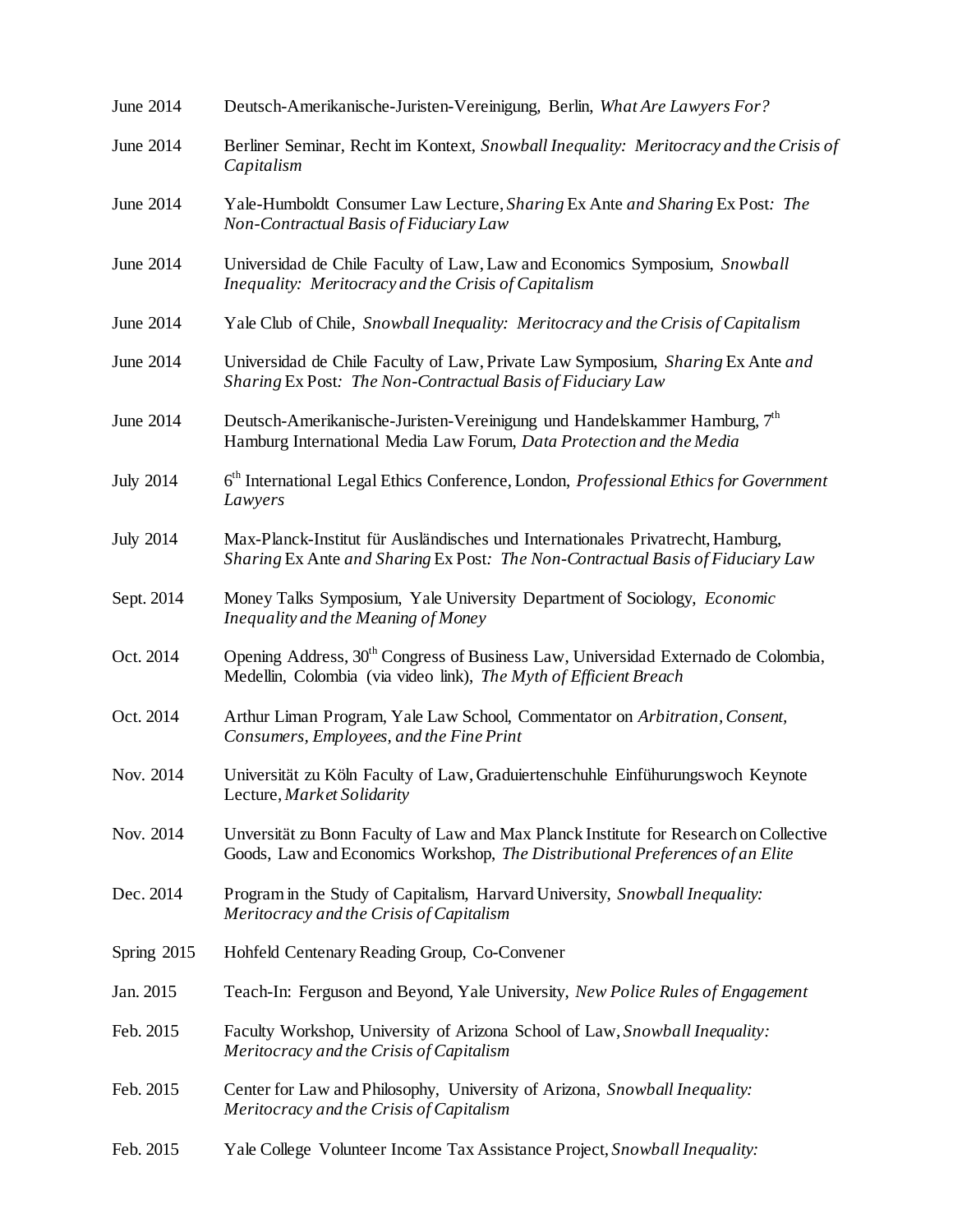## *Meritocracy and the Crisis of Capitalism*

| March 2015       | Yale Law School, Roundtable Discussant for Samuel Issacharoff's Fragile Democracies                                                                                                                                                |
|------------------|------------------------------------------------------------------------------------------------------------------------------------------------------------------------------------------------------------------------------------|
| March 2015       | Angelini Seminar, Turin, Market Solidarity: Price as Commensuration, Contract as<br>Integration                                                                                                                                    |
| March 2015       | International University College of Turin, Snowball Inequality: Meritocracy and the<br>Crisis of Capitalism                                                                                                                        |
| March 2015       | International University College of Turin, Remedies for Breach of Contract                                                                                                                                                         |
| April 2015       | Yale Center for the Study of Private Law, Consumer Arbitration at a Crossroads,<br>Convener                                                                                                                                        |
| April 2015       | Yale Law School, Faculty Workshop, Snowball Inequality: Meritocracy and the Crisis<br>of Capitalism                                                                                                                                |
| April 2015       | Yale University Institution for Social and Policy Studies and Washington Center for<br>Equitable Growth, Conference on Inequality, Politics, and Prosperity: Research &<br>Remedies, Discussant on Challenges to Shared Prosperity |
| May 2015         | Yale Law School Commencement Address, A New Aristocracy                                                                                                                                                                            |
| June 2015        | Yale Center for the Study of Private Law, Private Law and Public Order, Symposium<br>Convener                                                                                                                                      |
| June 2015        | Brasilia, Brazil, Co-organizer (with Human Rights Watch) of delegation to speak with<br>Brazilian ministers about criminal justice reform                                                                                          |
| June 2015        | Rio de Janeiro, Brazil, Convener of SELA 2015, <i>Inequality</i>                                                                                                                                                                   |
| <b>July 2015</b> | Berlin, Humboldt Universität zu Berlin, Faculty Seminar, The Distributional Preferences<br>of an Elite                                                                                                                             |
| <b>July 2015</b> | Berlin, Humboldt Universität zu Berlin, Consumer Protection Seminar, Arbitration's<br>Arbitrage                                                                                                                                    |
| <b>July 2015</b> | London, Yale Center for the Study of Private Law and University College London<br>Faculty of Law, Co-Convener, Contract and Fiduciary Obligation: Two Things or Just<br>One?                                                       |

## **IN THE NEWS**

Daniel Markovits (with Ian Ayres), "Ending Excessive Police Force Starts with New Rules of Engagement," The Washington Post, 25 December 2015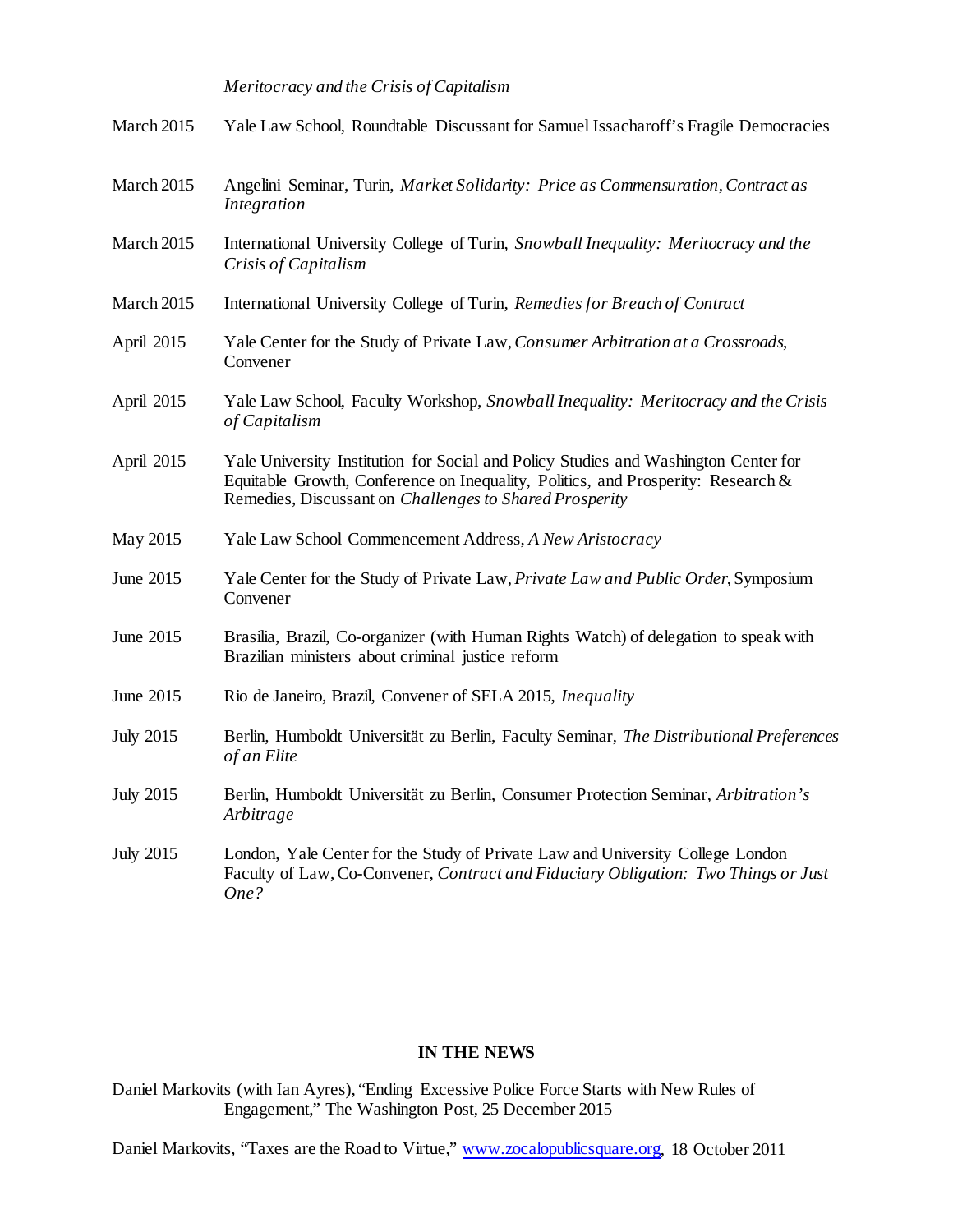Daniel Markovits, "How the GOP Lost on the Debt Deal," **Los Angeles Times** 2 August 2011

Giveitbackforjobs.org: an effort to encourage political philanthropy linking giving to support jobs, healthcare, and education programs with political protest against economic inequality in fiscal policy (with Jacob Hacker and Robert Hockett). Two million dollars in pledges received.

Daniel Markovits (with Jacob Hacker), "A Giving Pledge for the Common Citizen," **Los Angeles Times** 30 December 2010

National television appearances on MSNBC, Fox News, Fox Business News Numerous radio appearances in broadcast markets throughout the nation Print media coverage including by AP, ABCNews.com, The Wall Street Journal, The Huffingtonpost

Price Protection Escrows: An idea for stabilizing the housing market through private contracts (with Ian Ayres).

Daniel Markovits (with Ian Ayres), "Crazy Eddie's House Sale," **Slate** 1 June 2009

Daniel Markovits, "State of Nevada," KNPR, 13 August 2009

Ray Fisman, "We Are What We Learn," **Forbes**, 5 May 2008, reporting on "Exposure to Ideology and Distributional Preferences"

Gabriela Manuli, "El peronismo no está preparado para tomar en cuenta a los agrarios," **Perfil**, Politica 11, 29 June 2008, interview applying the theory of democratic disobedience to the Argentine crisis. Available a[t http://www.diarioperfil.com.ar/edimp/0273/articulo.php?art=8239&ed=0273.](http://www.diarioperfil.com.ar/edimp/0273/articulo.php?art=8239&ed=0273)

## **SERVICE**

2001-02 Academic Year: MSL Committee, Clerkship Advisors Committee

2002-03 Academic Year: Visiting Lecturers Committee, Clerkship Advisors Committee

2003-04 Academic Year: Named Lecturers Committee, Placement (Compliance) Committee

2004-05 Academic Year: Budget Committee (Fall), Faculty Workshop Convener (Fall)

2005-06 Academic Year: Budget Committee, Curriculum Committee (and First Term Subcommittee), University Wide Tribunal (Junior Member), Clerkship Advisors Committee (Chair).

2006-07 Academic Year: Budget Committee (Fall), Curriculum Committee and First Term and Writing Subcommittee (Fall), University Wide Tribunal (Junior Member) (Fall).

2007-2008 Academic Year: Curriculum Committee; First Term and Writing Subcommittee (Chair)

2003-2006 and 2007-2009: Co-convener of Legal Theory Workshop

2007 (Fall): Co-Convener of Law & Globalization Workshop

2008-2009 Academic Year: Appointments Committee; Dean's Search Committee

2009-2010 Academic Year: Faculty of Arts and Sciences Faculty Review Committee, Clinical